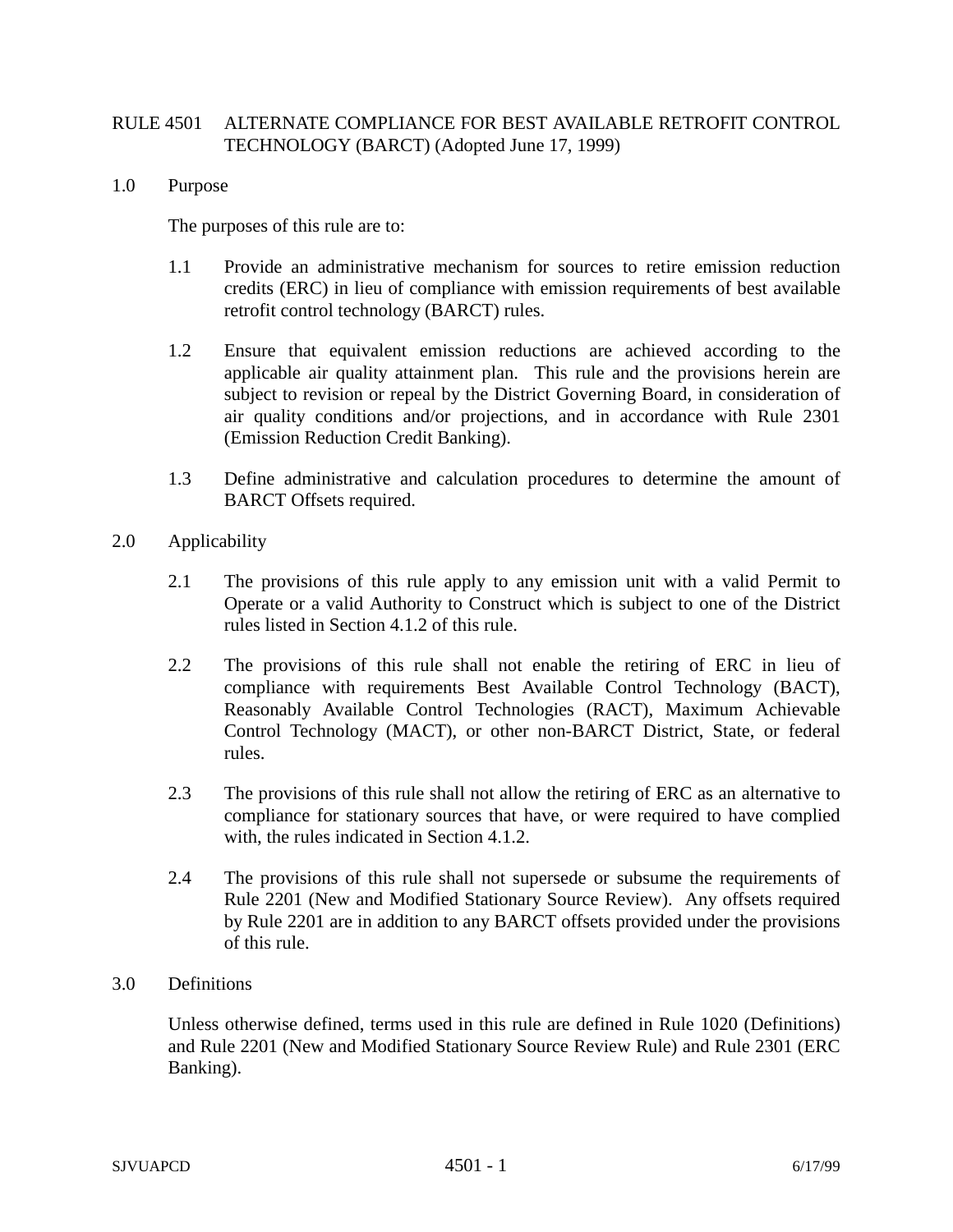- 3.1 BARCT Offset: the amount of ERC retired in lieu of reducing emissions from a source subject to the requirements of a specified BARCT rule.
- 3.2 BARCT Offset unit: an emission unit for which BARCT Offsets have been provided in lieu of compliance with BARCT emission requirements.
- 3.3 Retire: to officially and permanently surrender all or part of an ERC certificate to the APCO so that it is removed from the ERC bank and is not eligible for future use or reissuance.
- 3.4 Surplus ERC: Surplus ERC are reductions which are not assumed or relied upon in the EPA-approved air quality management plan or State Implementation Plan, nor credited in any Reasonable Further Progress or milestone demonstration. They represent the amount of an ERC which is found, at the time of use as BARCT Offsets, by the APCO, to be surplus to the following, non-exhaustive list of reductions that are required or will be required for an emission unit similar to the original source of ERC as of the date the ERC certificate is retired:
	- 3.4.1 Emissions reductions required or encumbered by any laws, rules, regulations, agreements, or orders;
	- 3.4.2 Emissions reductions attributed to a control measure noticed for workshop, or proposed or contained in a State Implementation Plan; and
	- 3.4.3 Emissions reductions proposed in the District's adopted air quality plan for attaining the reductions required by the California Clean Air Act.
	- 3.4.4 Emissions reductions attributed to a proposed control measure in Sections 3.4.2 or 3.4.3 may be eligible as surplus actual emissions reductions for control measures identified in the District Air Quality Attainment Plan or State Implementation Plan, if no rule has been adopted and the APCO has revised the State Implementation Plan to reflect that such measures are not required for attainment and the revisions have been approved by the EPA.
- 3.5 Significant emission unit: an emission unit with a carcinogenic risk in excess of 10 in one million or a non-cancer risk Hazard Index of greater than 1. The risk shall be determined based on the maximum impact to an actual receptor. For noncancer risks, the Hazard Index of greater than 1 shall be deemed significant if prescribed so by the State's Office of Environmental Health Hazard Assessment.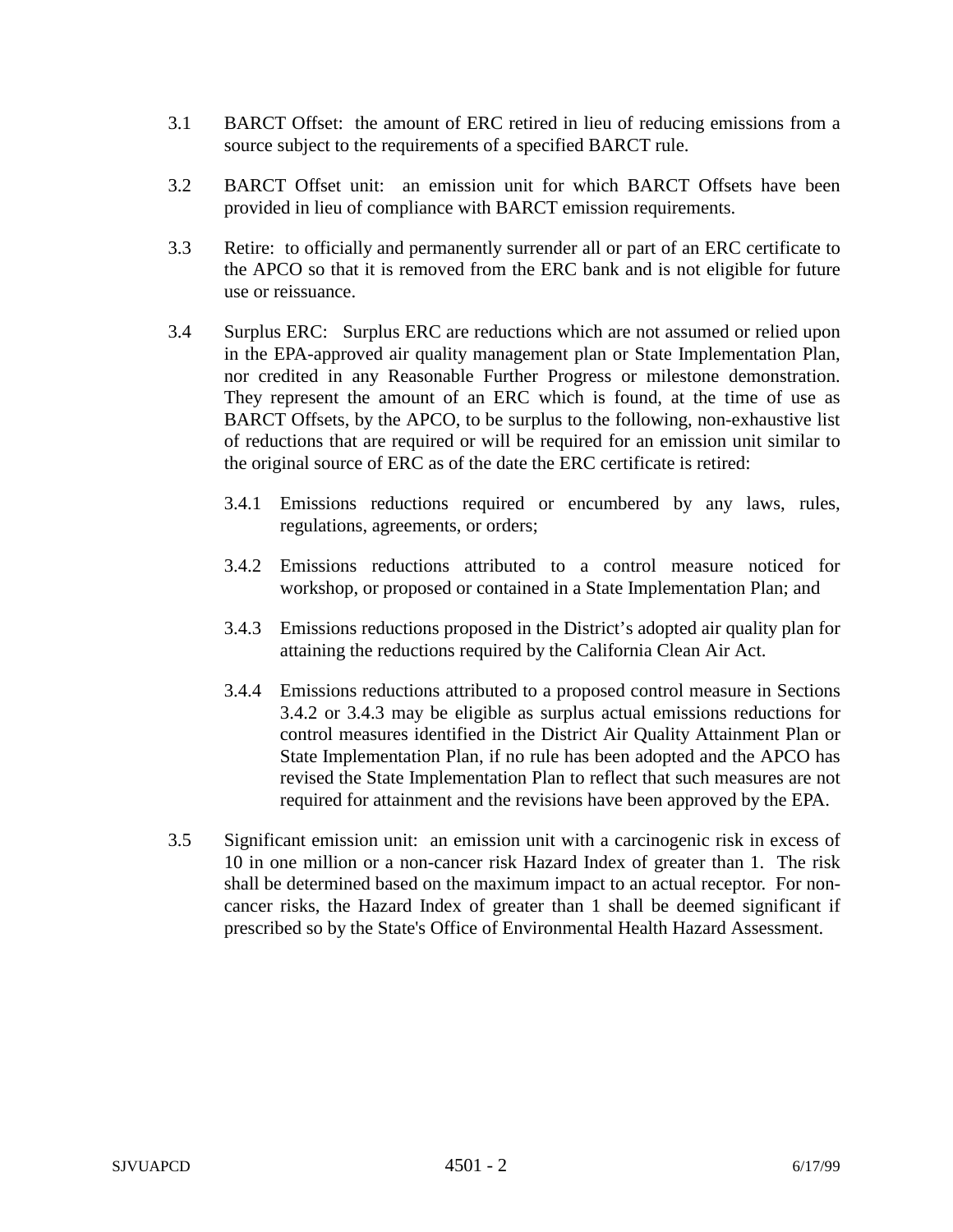## 4.0 Eligibility and Exclusions

- 4.1 Eligibility
	- 4.1.1 Only ERC, which have been issued according to District Rule 2301 (ERC Banking), for emission reductions occurring after January 1, 1991, shall be eligible for retirement in lieu of BARCT requirements.
		- 4.1.1.1 Notwithstanding Section 4.1.1, no credits shall be used as BARCT offsets which were generated by the shutdown or curtailment of the operating hours or throughput of an entire major source. Credits generated from the shutdown or curtailment of an individual unit(s) at a source may be used in lieu of BARCT, if other emission units at the stationary source continued operating.
	- 4.1.2 The owner of any emission unit which is subject to one or more of the following rules may retire ERC in lieu of BARCT emission requirements indicated:
		- 4.1.2.1 Rule 4305 (Boiler, Steam Generators, and Process Heaters): Units subject to Section 5.1 except for box and cabin type units and vertical cylindrical process heaters, as defined in Rule 4305.
		- 4.1.2.2 Rule 4354 (Glass Melting Furnaces): Section 5.1 Tier 2 emission limits only.
		- 4.1.2.3 Rule 4701 (Internal Combustion Engines): Section 5.1.3 BARCT emission limits only.
		- 4.1.2.4 Rule 4703 (Stationary Gas Turbines): Rule 4501 is applicable only for turbines with a permit condition limiting NOx emissions to 42 ppmv @ 15% O2 or less as of May 31, 1995.
	- 4.1.3 Should additional BARCT rules be developed, the APCO shall review such rules and determine if this rule should be amended to include the additional BARCT rules.
- 4.2 Exclusions
	- 4.2.1 Notwithstanding Section 4.1.2, ERC shall not be retired in lieu of compliance with requirements for Reasonably Available Control Technologies (RACT) in any of the specified BARCT rules.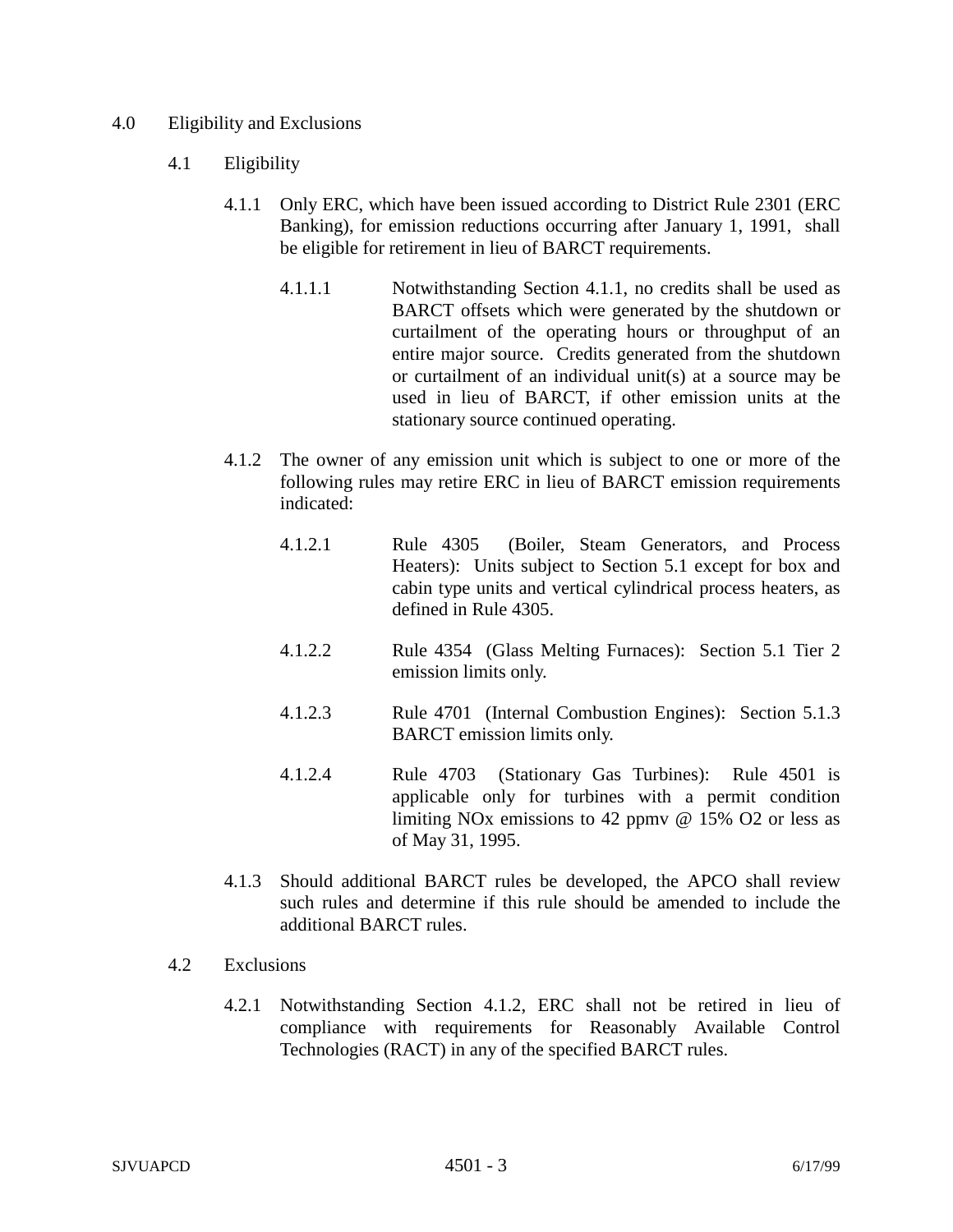- 4.2.2 Notwithstanding Section 4.1.2, ERC shall not be retired in lieu of BARCT compliance for an emission unit which is part of an Alternative Emission Control Plan or a glass melting furnace subject to Section 9.0 of Rule 4354 (Glass Melting Furnaces).
- 4.2.3 Notwithstanding Section 4.1.2, the provisions of this rule shall not apply to a significant emissions unit.
- 4.2.4 Notwithstanding Section 4.1, the use of ERC in lieu of BARCT shall not be permitted if the use of ERC, in the aggregate, result in greater annual pollutant-specific emissions than would have occurred in lieu of trading, consistent with the District's air quality attainment plan. To satisfy this requirement, the ERC used in lieu of BARCT shall meet all the following conditions:
	- 4.2.4.1 shall be post-1990 reductions,
	- 4.2.4.2 shall be surplus at time of use, and,
	- 4.2.4.3 for reductions from shutdown or curtailed emission units in a source category for which the attainment plan projected a negative growth factor, only the reduction in emissions in excess of those projected in the attainment plan for source categories from which the ERC originated are to be used in lieu of BARCT.
- 5.0 Requirements
	- 5.1 The owner of a BARCT-offset unit shall retire an amount of ERC at least as great as the quantity of BARCT Offsets calculated pursuant to Section 5.12.
	- 5.2 Additional BARCT Offsets shall be provided for any increase in permitted emissions resulting from the modification of a Permit to Operate of a BARCT Offset unit. The quantity of BARCT Offsets required shall be determined in accordance with Section 5.12 of this rule.
	- 5.3 Additional BARCT Offsets shall be provided for any change in permitted emissions resulting from the amendment of an applicable BARCT rule. The quantity of BARCT Offsets required shall be determined in accordance with Section 5.12 of this rule.
	- 5.4 The emission reduction credits shall be permanently retired upon use as BARCT Offsets.
	- 5.5 The APCO shall require compliance testing, monitoring, recordkeeping, or other adequate means of establishing continual compliance with BARCT Offset emission levels and to confirm emission levels claimed in conjunction with an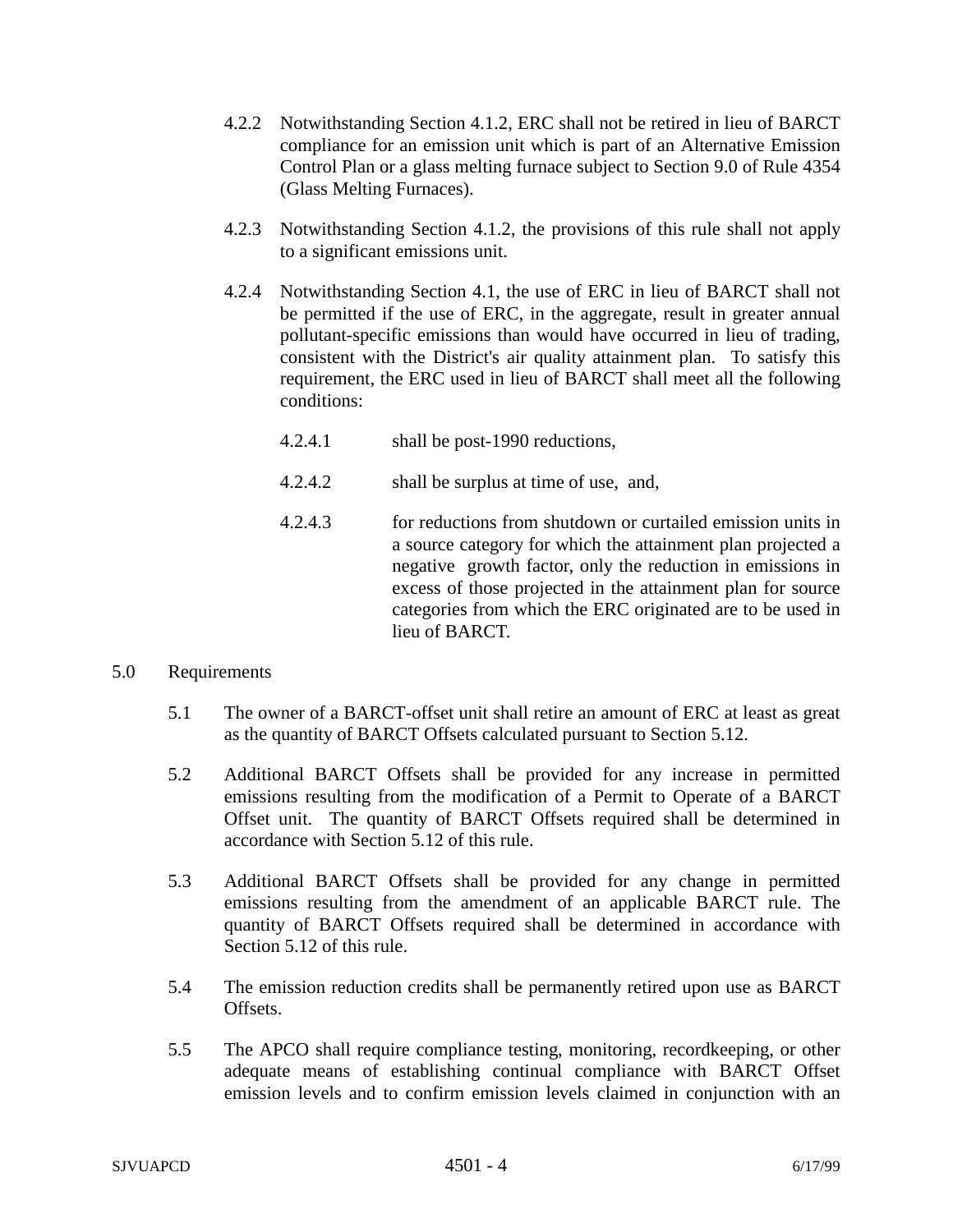application. Testing requirements shall be added as permit conditions in the Authority To Construct (ATC) which authorizes the changes for compliance with this rule. The operating permits of the BARCT Offset unit shall also be modified to reflect the use of ERC in lieu of BARCT compliance and include applicable emission limits.

- 5.6 The use of CO ERC for reductions occurring between November through February may be used to BARCT Offset CO at any period of the year. Any such use shall be demonstrated to comply with the District's Federal 1992 Air Quality Attainment Plan for Carbon Monoxide.
- 5.7 Except as provided in Section 5.6, ERC used as BARCT Offsets must have resulted from Actual Emissions Reductions occurring during the same calendar quarter as the emissions being offset. ERC for a Seasonal Source must have occurred during the same calendar quarter as the BARCT offset unit will operate.
- 5.8 A BARCT Offset unit is subject to all applicable Federal and State rules and regulations.
- 5.9 A BARCT Offset unit is subject to the requirements of all applicable District rules except those BARCT requirements which pertain to the pollutant for which ERC have been retired.
- 5.10 For future ERC applications from the shutdown, curtailment, or modification of a BARCT Offset unit, ERC issued pursuant to District Rule 2301 shall be calculated as though the unit were operating at the required BARCT emission limit or the actual emission factor, whichever is less, and shall not include any consideration for the retired ERC.
- 5.11 Except as provided in Section 5.10, emissions from a BARCT Offset unit, shall be calculated using the unit's actual emission factor.
- 5.12 Calculation of BARCT Offsets required shall be accomplished using the following equations:

BARCT Offsets[Required] = Offsets x BARCT Offset Ratio

Offsets = PE[Proposed] - PE[BARCT] - BARCT Offsets[Prior]

Where:

BARCT Offsets[Required]: The amount of emission reduction credits, in pounds per calendar quarter, required as a BARCT Offset, after the offset ratio has been applied.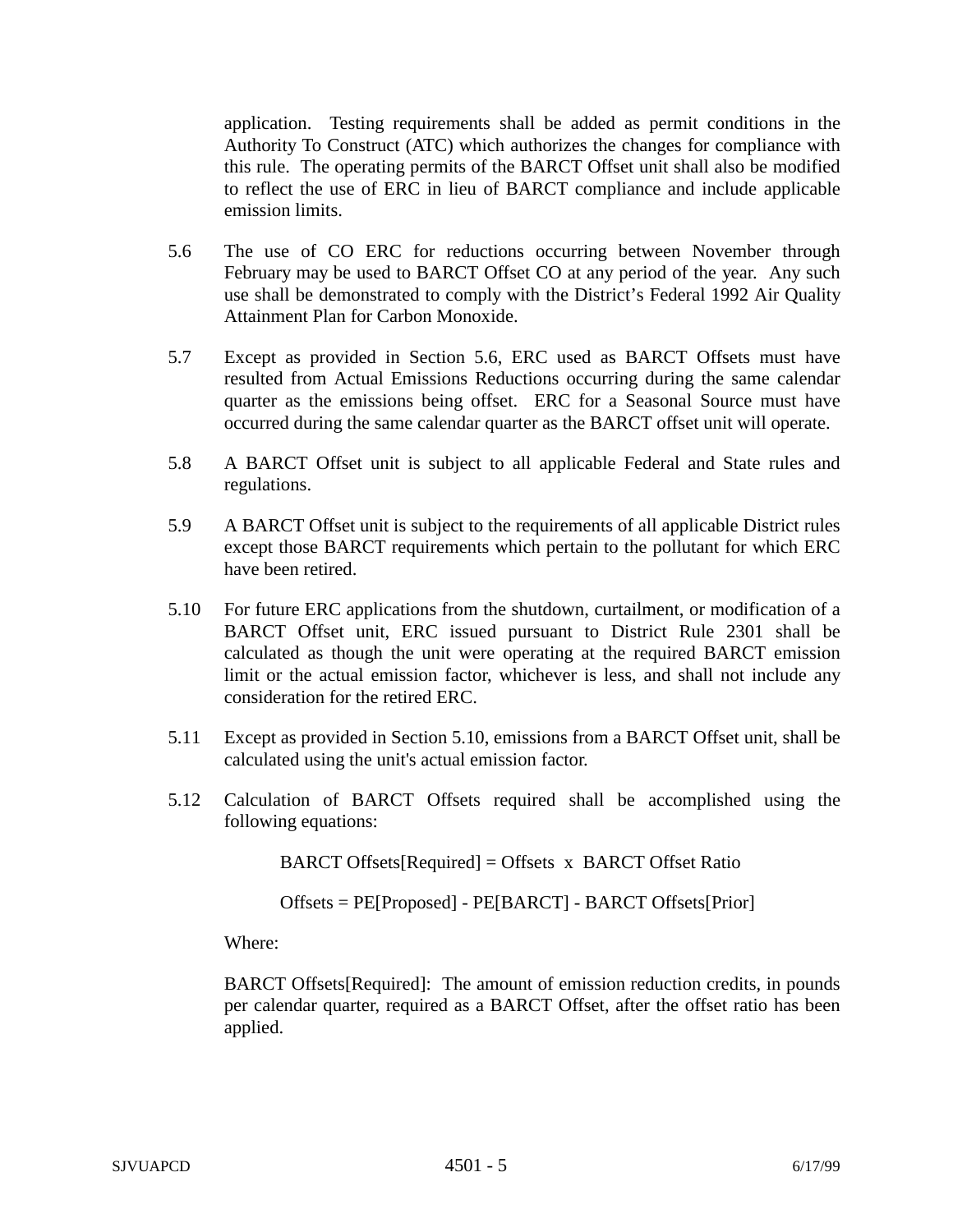PE[Proposed]: The Potential to Emit (PE), in pounds per calendar quarter, of a BARCT Offset unit as allowed by its valid Permit to Operate (PTO) or Authority to Construct (ATC).

PE[BARCT]: The maximum potential emissions, in pounds per calendar quarter, of a unit calculated as though the unit was operating at its maximum rate as allowed by its valid PTO or ATC, and the unit was complying with the applicable BARCT emission requirement. The maximum operating rate shall be the same value as was used to calculate the PE[proposed].

BARCT Offsets[Prior]: The amount of emission reduction credits, in pounds per calendar quarter, that have previously been retired for the BARCT Offset unit in accordance with this rule divided by the offset ratio used at that time for that ERC source. This amount does not include any offsets which may have been provided for requirements of the Rule 2201 nor those proposed for the current BARCT Offset action.

- 5.12.1 BARCT Offset ratio: a value equal to the distance ratio defined in District Rule 2201.
- 5.12.2 ERC shall be adjusted, pursuant to Section 3.5, prior to use as BARCT offsets to indicate only the surplus value of the ERC which can be used for BARCT Offsets.
- 5.13 If the ERC certificate exceeds the amount of BARCT Offsets applied, the remaining ERC shall be returned. The value of the residual ERC certificate shall be calculated as follows:

ERC[Residual] = ERC[Surplus] - ERC[Retired] x ERC[Certificate] ERC[Surplus]

Where:

ERC[Residual]: The value of the ERC which can be reissued as a new certificate after the rest of that certificate is applied in lieu of BARCT.

ERC[Surplus]: The surplus value of the ERC certificate.

ERC[Retired]: The amount of surplus ERC retired as BARCT Offsets

ERC[Certificate]: The pre-project value of the ERC certificate.

5.14 ERC, which are retired as BARCT offsets, in excess to a unit's actual emissions in a given year, may not be accumulated and added to or subtracted from the total BARCT offsets in subsequent years. Such excess credits are also not available for any new source review or banking purposes.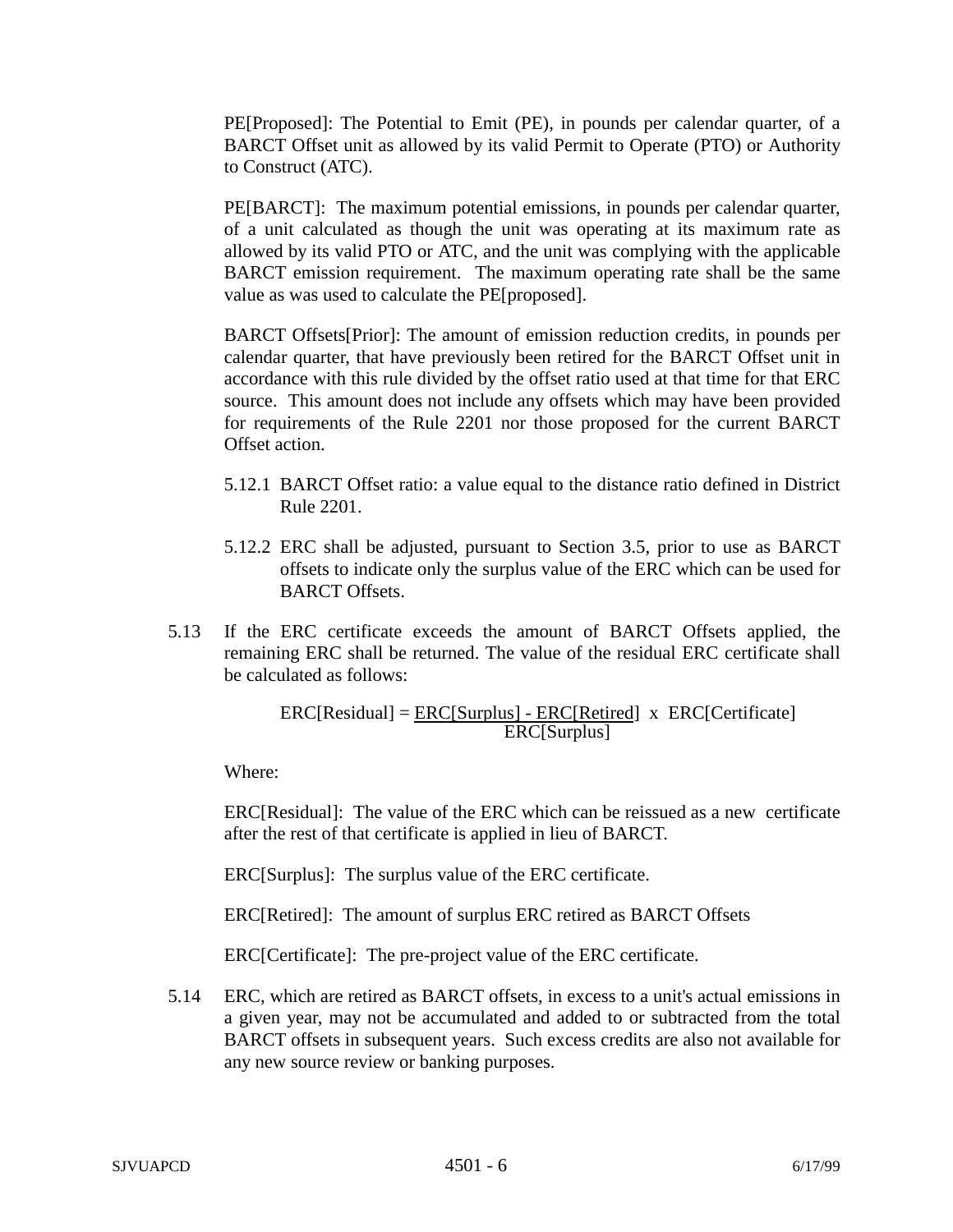## 6.0 Applications and Processing

- 6.1 Any owner proposing to comply with this rule must, for each affected unit, submit an ERC in-lieu of BARCT alternate compliance plan to the APCO including the necessary application for Authority to Construct and banking certificates. The application shall include sufficient information to allow adequate evaluation of compliance with the provisions of this rule. The application must also identify the source of the ERC(s) which will be used as BARCT offsets.
- 6.2 Submittal of a BARCT Offset application does not relieve an owner of the responsibility to comply with any BARCT emission limit.
- 6.3 The APCO shall determine whether a BARCT Offset application is complete no later than 30 calendar days following receipt of the application, or after a longer time period agreed upon, in writing, by both the applicant and the APCO.
- 6.4 If the APCO determines that the application is not complete, the applicant shall be notified in writing of the decision, specifying the additional information that is required. The applicant shall have 90 calendar days to submit the requested information. Upon receipt of all requested information, the APCO shall have 30 calendar days to determine completeness. If the application is still incomplete, the APCO may cancel the application with written notification to applicant. Upon determination that the application is complete, the APCO shall notify the applicant in writing. Thereafter, information to clarify, correct, or otherwise supplement the information submitted in the application may be requested.
- 6.5 Withdrawal of an application by an applicant shall result in cancellation of the application; any resubmittal shall be evaluated according to the regulatory requirements in effect on the date of the resubmittal.
- 6.6 The APCO shall, after determination of application completeness, perform an initial assessment of the application. Upon completion of this initial assessment the APCO shall provide written notice of such to the applicant and shall also provide the written notice and assessment to ARB and EPA and publish notice in a newspaper of local and general circulation in the District. The notice shall specify the applicant and the quantity of ERC involved and a statement of the initial assessment including the result of the health risk evaluation.
- 6.7 Publication of the notice shall commence a 30 calendar day public comment period during which the APCO shall accept written comments on the merits of the application. Upon conclusion of this 30 calendar day period, the APCO shall, within 180 calendar days of deeming the application complete, render a decision as to whether the APCO approves, conditionally approves, or denies the application. This decision shall be supplied in writing to the applicant and published in a newspaper of local circulation within ten days of the date the decision is made.